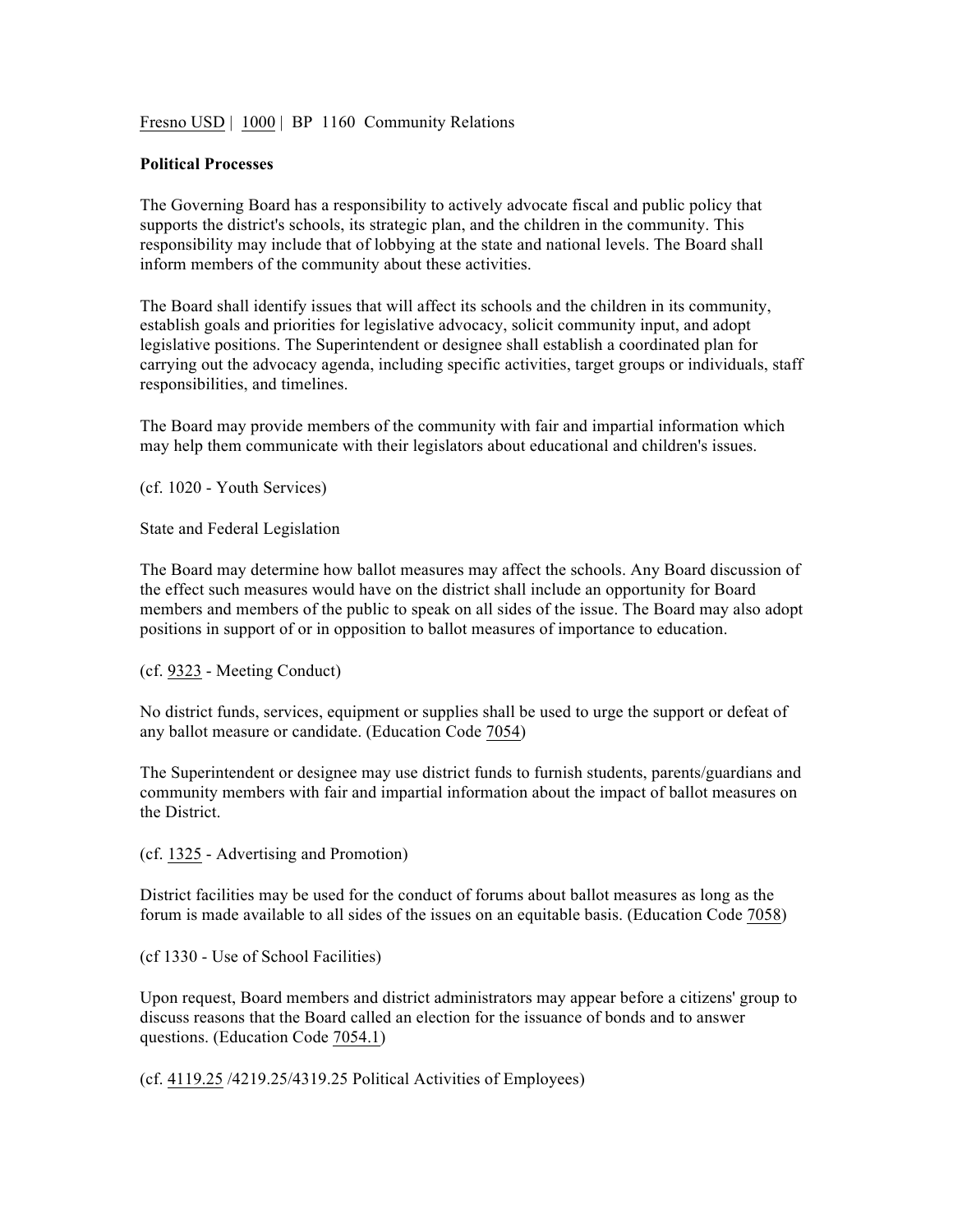(cf. 9000 - Role of Board and Members)

(cf. 9010 - Public Statements)

Legal Reference:

EDUCATION CODE

7054 Use of district property

7054.1 Requested Appearance

7056 Soliciting or receiving political funds

7058 Use of forum

35160 Authority of governing boards

35172 Promotional activities

GOVERNMENT CODE

50023 Attending legislature to support or oppose legislation

53060.5 Attendance at legislative body; expenses

54953.5 Right to record proceedings

54953.6 Broadcasts of proceedings

81000-91015 Political Reform Act

Choice-in-Education League et al v. Los Angeles Unified School District (1993) 17 Cal.App.4th 415

Stanson v. Mott (1976) 17 Cal. 3d 206

League of Women Voters v. Countywide Criminal Justice Coordination Committee (1988) 203 Cal.App.3d 529, 250 Cal. Rptr. 161, rev.den.

73 Ops.Cal.Atty.Gen. 255 (1990)

Policy FRESNO UNIFIED SCHOOL DISTRICT

adopted: April 15, 1993 Fresno, California

revised: January 26, 1995,